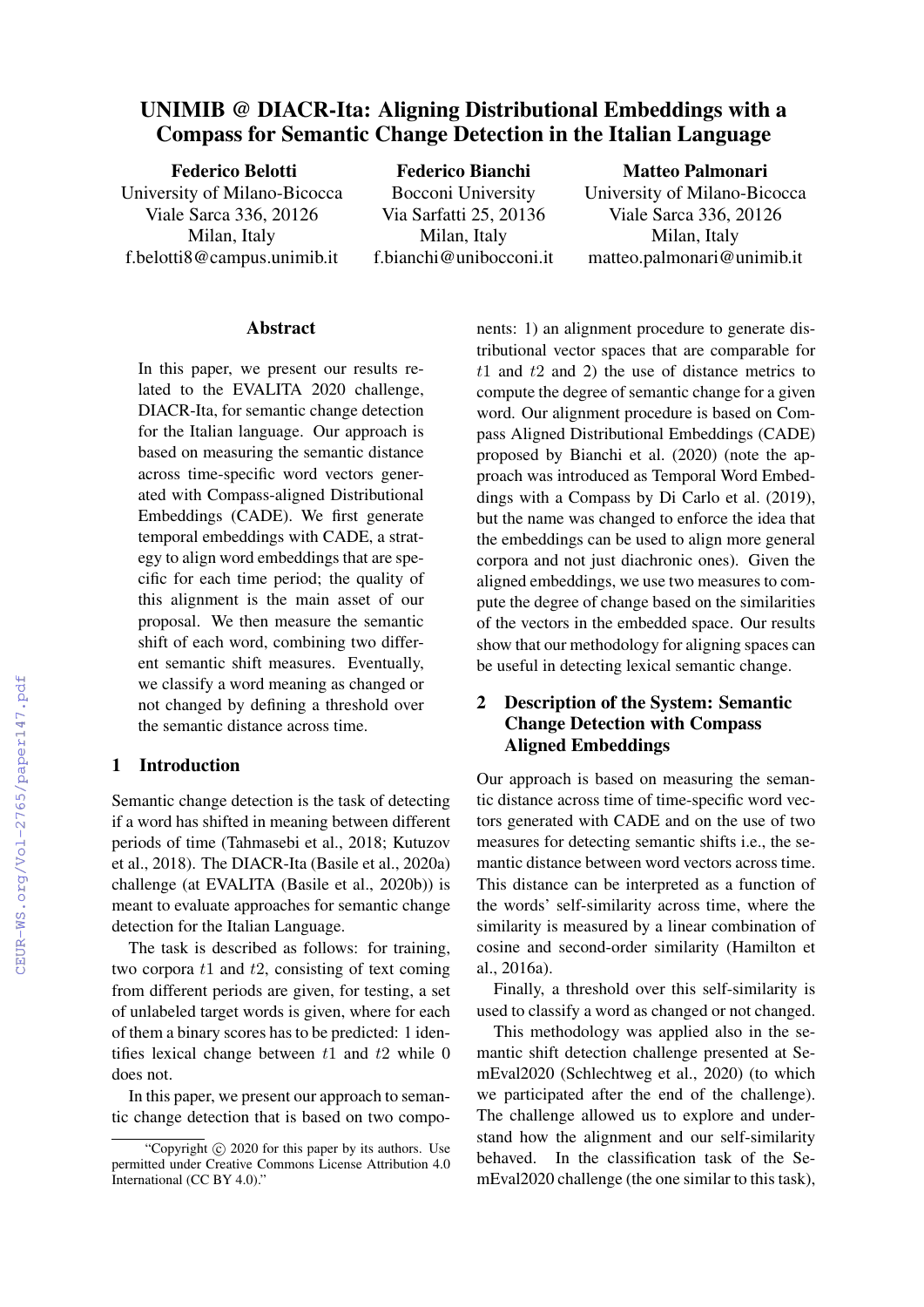we eventually achieved 0.703, 0.771, 0.725, 0.742, in accuracy for respectively the English, German, Latin and Swedish languages; these results have been obtained with extensive parameter search given the gold standard available in the postevaluation.<sup>1</sup> In DIACR-Ita, the threshold and few other hyper parameters can be heuristically set to account for the limited number of possible submissions. In the next subsections we provide more details about the alignment methodology and the similarity function; more details about how we set the hyper parameters are provided in Section 3.

#### 2.1 Aligning Embeddings

Word2vec (Mikolov et al., 2013) is a useful methodology to generate vectors of words allowing us to study word similarity through vector similarity. However, due to the stochasticity of the training procedure, running word2vec on different corpora creates word vectors that are not comparable. Thus, an alignment procedure that puts the temporal word vectors in the same space is needed.

There are different approaches to generate these aligned embeddings (see for example the work by (Hamilton et al., 2016b) and (Yao et al., 2018)). In this paper, we generate aligned embeddings with Compass Aligned Distributional Embeddings (CADE) (Bianchi et al., 2020) (See Figure 1 for a schematic description of the model). CADE is a strategy to align word embeddings that are specific for each time period that extends the word2vec Continuous Bag Of Word (CBOW) model proposed by Mikolov et al. (2013). CADE can be used to generate aligned temporal word embeddings (i.e., time-specific vectors of words, like " $a$ mazon<sup>1974</sup>") from the different slices.

Given in input a set of slices of text, where each slice corresponds to text coming from a specific period of time, the alignment procedure is as follows:

First, the text from all the slices is concatenated and CBOW is run on this corpus in order to obtain a "compass" model, i.e., a model defining the embedding space. The CBOW model uses two matrices to generate the embeddings  $(U \text{ and } C \text{ in})$ Figure 1), one for the context words and one for the target words. The target word matrix of the compass is then used to initialize the target matri-

ces for each new CBOW model fitted on each of the slices. During training, these new target matrices are frozen, i.e., they are not updated during the training on the slice. This ensures that at the end of the training process, the various temporal embeddings are all aligned in the same embedding space, making them comparable without losing their individual temporal distinctions. We use the publicly available online implementation of  $CADE<sup>2</sup>$ .

#### 2.2 Computing Semantic Change

Once the embeddings are aligned, we need measures to evaluate the degree of semantic change. We compute the semantic shift of each word, i.e. the semantic distance between word vectors across time using the combination of two different measures: Local Neighbors (ln), introduced by Hamilton et al. (2016a) and cosine similarity (cos), merging them with a weighted linear combination into a new measure called *Move*.

Local Neighbors *ln* is based on the similarity between a word and its neighbor words in the two different time periods. Essentially we compute the degree of semantic change of the word  $w$  in two slices by first collecting the nearest neighbors (NNs) of  $w^t$  and  $w^{t+1}$  in the two respective slices, then given the embeddings at time  $t$  the similarities between the vector of  $\mathbf{w}^t$  and the vectors of all the neighbors are computed.<sup>3</sup> The same process is run for time  $t + 1$  with  $w^{t+1}$ , eventually giving us two vectors of similarity scores. These two vectors are again compared using cosine similarity. The higher the value of this measure the less the vector has changed with respect to its neighbors and thus the less the word should have shifted in meaning.

Cosine Similarity The second measure we use is simply the cosine similarity of the vectors of a word in two different time periods. Similarly as before , the higher the value the less the vector has changed and thus the less the word should have shifted in meaning.

The *Move* Measure We merge these measures together using a weighted linear combination, that is:

$$
s(w^t, w^{t+1}) = (1 - \lambda) \cdot \ln(w^t, w^{t+1})
$$

$$
+ \lambda \cdot \cos\text{-}\mathrm{sim}(\mathbf{w}^t, \mathbf{w}^{t+1})
$$

<sup>&</sup>lt;sup>1</sup>Check the *belerico* entry in the challenge leaderboard at https://competitions.codalab.org/ competitions/20948#results

<sup>2</sup>http://github.com/vinid/cade

<sup>&</sup>lt;sup>3</sup>When a neighbor is missing in one time slice, we replace it with the average vector of the space.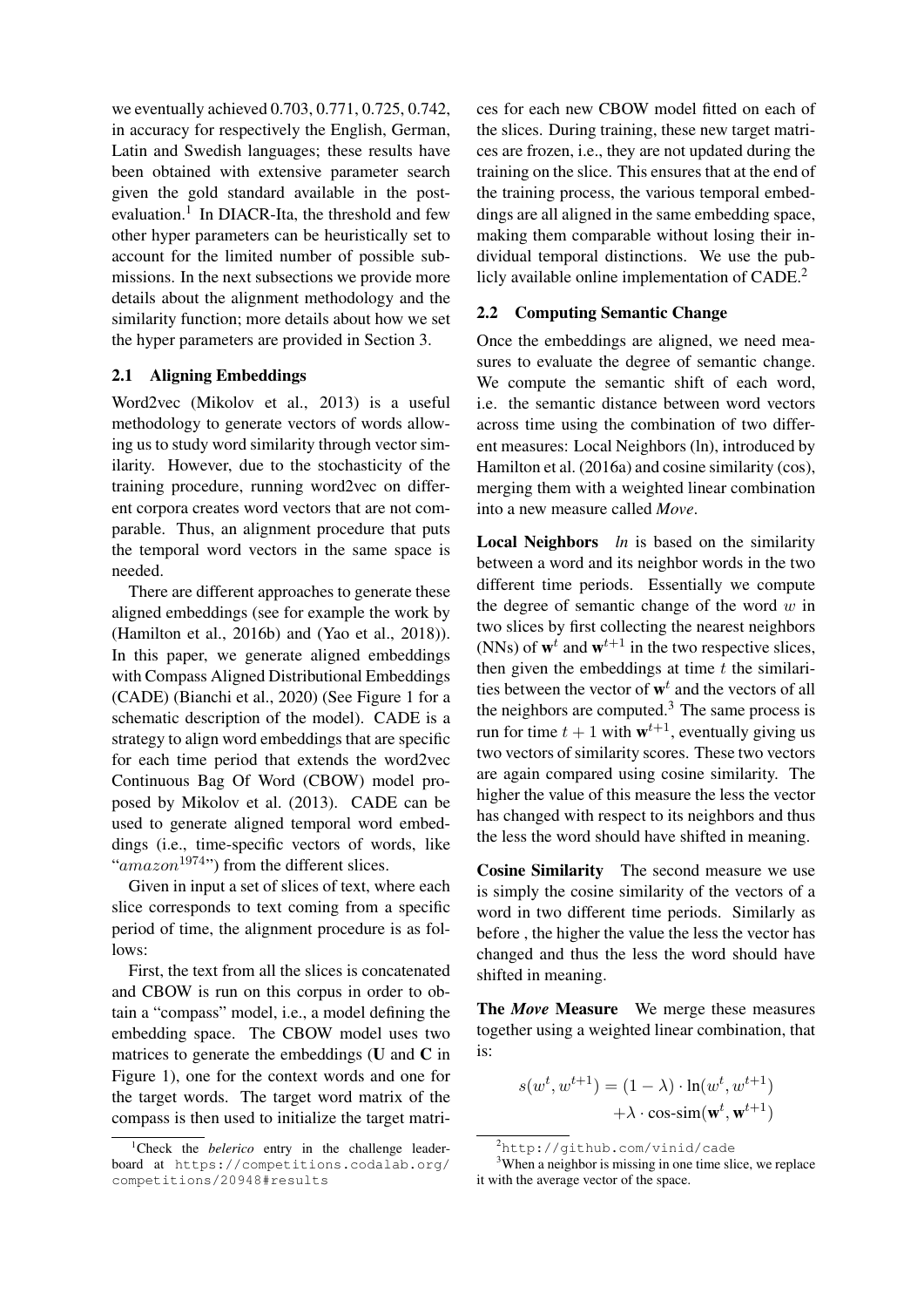

Figure 1: An high level overview of the Compass Aligned Distributional Embeddings model.

with  $\lambda \in [0, 1]$ . In particular  $\lambda$  express the usage strength of the two measures: a high  $\lambda$  will shift *Move* towards the cosine similarity, while a low one towards the *ln* measure. As introduced before we classify if the meaning has changed by defining a threshold over s (more details about this are presented in the next Section).

### 3 Experimental Evaluation

The dataset provided by the challenge's organizers (Basile et al., 2020a) is a collection of documents extracted by newspapers written in the Italian language labeled with temporal information. Participants must train their models only on the data provided, so a pre-processed corpus is given: tab separated, with one token per line, where for each token there are its corresponding part-of-speech (POS) tag and lemma, with sentences separated by empty lines. The corpus is split into two slices, each belonging to a specific period of time, t1 and t2, where  $t1 < t2$ .

#### 3.1 Dataset

For the training data we used the *flat* version with only the lemmas, obtained by the organizers' script (Basile et al., 2020a); in addition we applied a pre-processing step, in which we removed punctuation and non alpha-numeric symbols and we kept only those sentences with at least two tokens.

### 3.2 Models Considered

We use the embeddings aligned with CADE and the *move* measure. The parameters of the moving average we need to consider are: the number of nearest neighbors (NNs) to be collected by  $ln, \lambda$ for the moving average and the threshold for the similarity. We set the threshold to decide if a word is stable or not is set to 0.7, with the decision given by:

$$
\begin{cases} 0 & \text{if } s(w^t, w^{t+1}) \ge 0.7\\ 1 & \text{otherwise} \end{cases}
$$

Essentially, the less changed are the two vectors of the words (for *cos*) and the neighbors (for *ln*) the more the word has been stable between the two time periods. As heuristics we chose  $\lambda \in \{0.3, 0.5, 0.7\}$  to evaluate the relationship between the two measures used to build *move*, and we set to 22 the number of nearest neighbors to be considered by the *ln*; this is the general setup that gave the results that have been submitted to the challenge.

We trained CADE for 10 epochs to learn 100 dimensional vectors, with the window size set to 5, 10 negative examples for every positive one, with the initial learning rate set to 0.025 and decreased linearly during training.

As other models, in the post evaluation we also considered one that only uses the *cos* (CADE (cos)) similarity measure and one that uses only the *ln* metric CADE (ln)) (again with 0.7 as threshold and with the number of NNs for *ln* set to 22).

As baselines, the authors propose to use *baseline-freq*, that is the absolute value of the difference between the words' frequencies and *baseline-colloc*, where the Bag-of-Collocations of the two words in the two different periods is built and then cosine similarity is applied. A threshold is used on both metrics to define semantic change (Basile et al., 2020a). We report also the results of the other participants.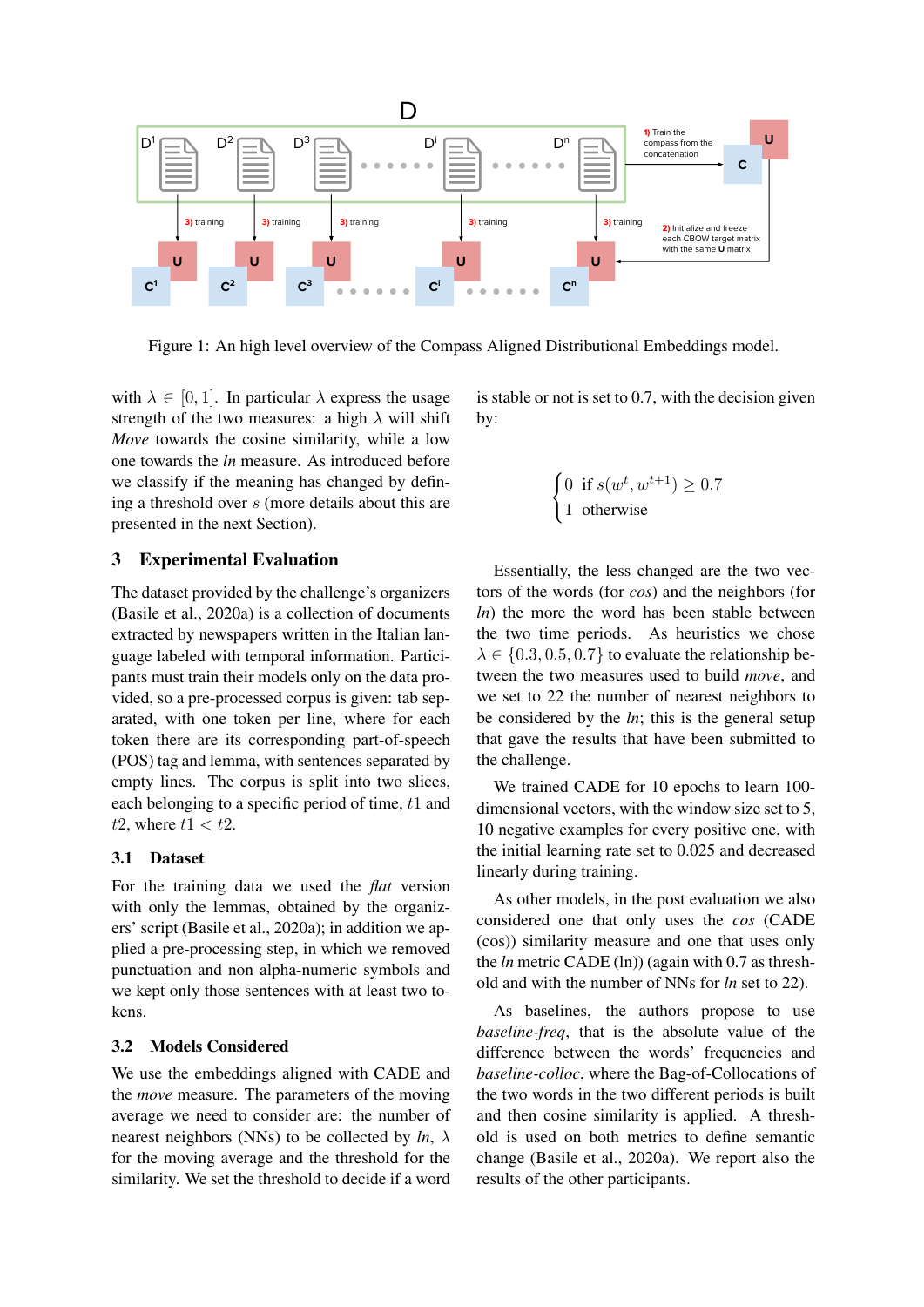|                            | λ   | Acc.  |
|----------------------------|-----|-------|
| team <sub>1</sub>          | 7   | 0.944 |
| team <sub>2</sub>          |     | 0.944 |
| team <sub>3</sub>          |     | 0.889 |
| $CADE$ (move) <sup>†</sup> | 0.3 | 0.833 |
| team4                      |     | 0.833 |
| team <sub>5</sub>          |     | 0.833 |
| team <sub>6</sub>          |     | 0.778 |
| team <sub>7</sub>          |     | 0.722 |
| team <sub>s</sub>          |     | 0.667 |
| team <sub>9</sub>          |     | 0.611 |
| baseline-colloc            |     | 0.611 |
| baseline-freq              |     | 0.500 |
| CADE (move) $^{\dagger}$   | 0.5 | 0.722 |
| $CADE$ (move) <sup>†</sup> | 0.7 | 0.722 |
| CADE (cos)                 |     | 0.722 |
| CADE (ln)                  |     | 0.889 |

Table 1: Accuracy scores for the binary classification w.r.t. the other participants to the challenge.  $^{\dagger}$ identifies our submitted results.

# 3.3 Results

The evaluation metric used in this challenge is the accuracy, that is, the number of correct predictions over the target data. Table 1 shows the results. Our model was the third most accurate. However, in the post-evaluation we discovered that just using the *ln* metric and ignoring the use of *cos* (this is equivalent to using  $\lambda = 0$  in our *move* measure) improves the performance leading to the second best accuracy score in the leaderboard.

# 4 Discussion

Our results show that CADE (Bianchi et al., 2020) is an effective method to generate aligned embeddings for the Italian language. This result, together with those obtained on the SemEval2020 data, suggest that CADE can support models of semantic shift detection in several languages. Indeed, we show that in combination with some simple semantic change measures it is possible to provide a good model for semantic change detection that can be subsequently extended with more features. Appendix A contains some more detailed examples of the words that CADE (ln) and CADE (move), with lambda set to 0.3, could not classify correctly. Also, we show the neighborhood for some of those words to give more context on

why we get those errors. A more precise use of pre-processing techniques with the combination of other metrics to compute semantic change might help in reducing these errors.

## References

- Pierpaolo Basile, Annalina Caputo, Tommaso Caselli, Pierluigi Cassotti, and Rossella Varvara. 2020a. DIACR-Ita @ EVALITA2020: Overview of the EVALITA2020 Diachronic Lexical Semantics (DIACR-Ita) Task. In Valerio Basile, Danilo Croce, Maria Di Maro, and Lucia C. Passaro, editors, *Proceedings of the 7th evaluation campaign of Natural Language Processing and Speech tools for Italian (EVALITA 2020)*, Online. CEUR.org.
- Valerio Basile, Danilo Croce, Maria Di Maro, and Lucia C. Passaro. 2020b. Evalita 2020: Overview of the 7th evaluation campaign of natural language processing and speech tools for italian. In Valerio Basile, Danilo Croce, Maria Di Maro, and Lucia C. Passaro, editors, *Proceedings of Seventh Evaluation Campaign of Natural Language Processing and Speech Tools for Italian. Final Workshop (EVALITA 2020)*, Online. CEUR.org.
- Federico Bianchi, Valerio Di Carlo, Paolo Nicoli, and Matteo Palmonari. 2020. Compass-aligned distributional embeddings for studying semantic differences across corpora. *arXiv preprint arXiv:2004.06519*.
- Valerio Di Carlo, Federico Bianchi, and Matteo Palmonari. 2019. Training temporal word embeddings with a compass. In *Proceedings of the AAAI Conference on Artificial Intelligence*, volume 33, pages 6326–6334.
- William L. Hamilton, Jure Leskovec, and Dan Jurafsky. 2016a. Cultural shift or linguistic drift? comparing two computational measures of semantic change. In *Proceedings of the 2016 Conference on Empirical Methods in Natural Language Processing*, pages 2116–2121, Austin, Texas, November. Association for Computational Linguistics.
- William L. Hamilton, Jure Leskovec, and Dan Jurafsky. 2016b. Diachronic word embeddings reveal statistical laws of semantic change. In *Proceedings of the 54th Annual Meeting of the Association for Computational Linguistics (Volume 1: Long Papers)*, pages 1489–1501, Berlin, Germany, August. Association for Computational Linguistics.
- Andrey Kutuzov, Lilja Øvrelid, Terrence Szymanski, and Erik Velldal. 2018. Diachronic word embeddings and semantic shifts: a survey. In *Proceedings of the 27th International Conference on Computational Linguistics*, pages 1384–1397, Santa Fe, New Mexico, USA, August. Association for Computational Linguistics.